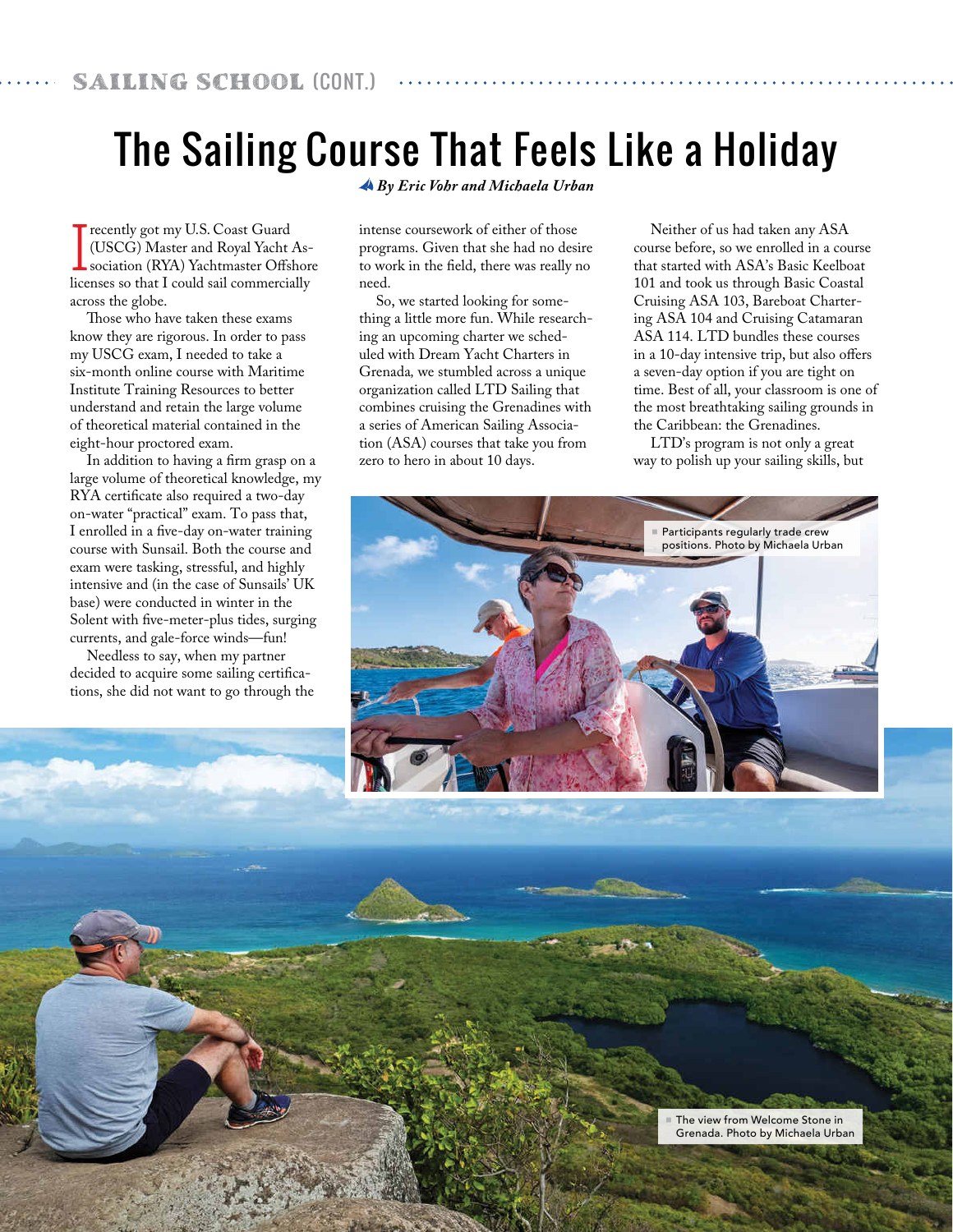it's also great for those who want their partner, friend, son, or daughter to learn more about the sport they love. It's a much more effective and safe approach than trying to teach them yourself: a clear recipe for disaster.

What I loved about LTD's program is how they mix in their coursework with amazing adventures, such as exploring exotic islands and pristine white sand beaches, enjoying fantastic beach parties, swimming with turtles in the Tobago Cays, and feasting on lobster at beach barbeques with your toes dug in the sand.

That being said, we maintained a pretty rigorous course schedule that packed a lot into the 10-day excursion. On my end, I not only got to review some key concepts, but I also learned some valuable new tricks.

For my partner, this was a gentle and fun way to further explore and expand her knowledge of and confidence with sailing. Now she could participate at a higher level on our many charters, and

she gained the necessary certificates and skills (combined with her many years experience) to charter safely on her own. The only potential downside is that she now feels compelled to cross-check some of my procedures (probably not a bad thing).

One tip for any sailing course you choose to take is pack along your iPad with a good navigational program such

*continued on page 60*